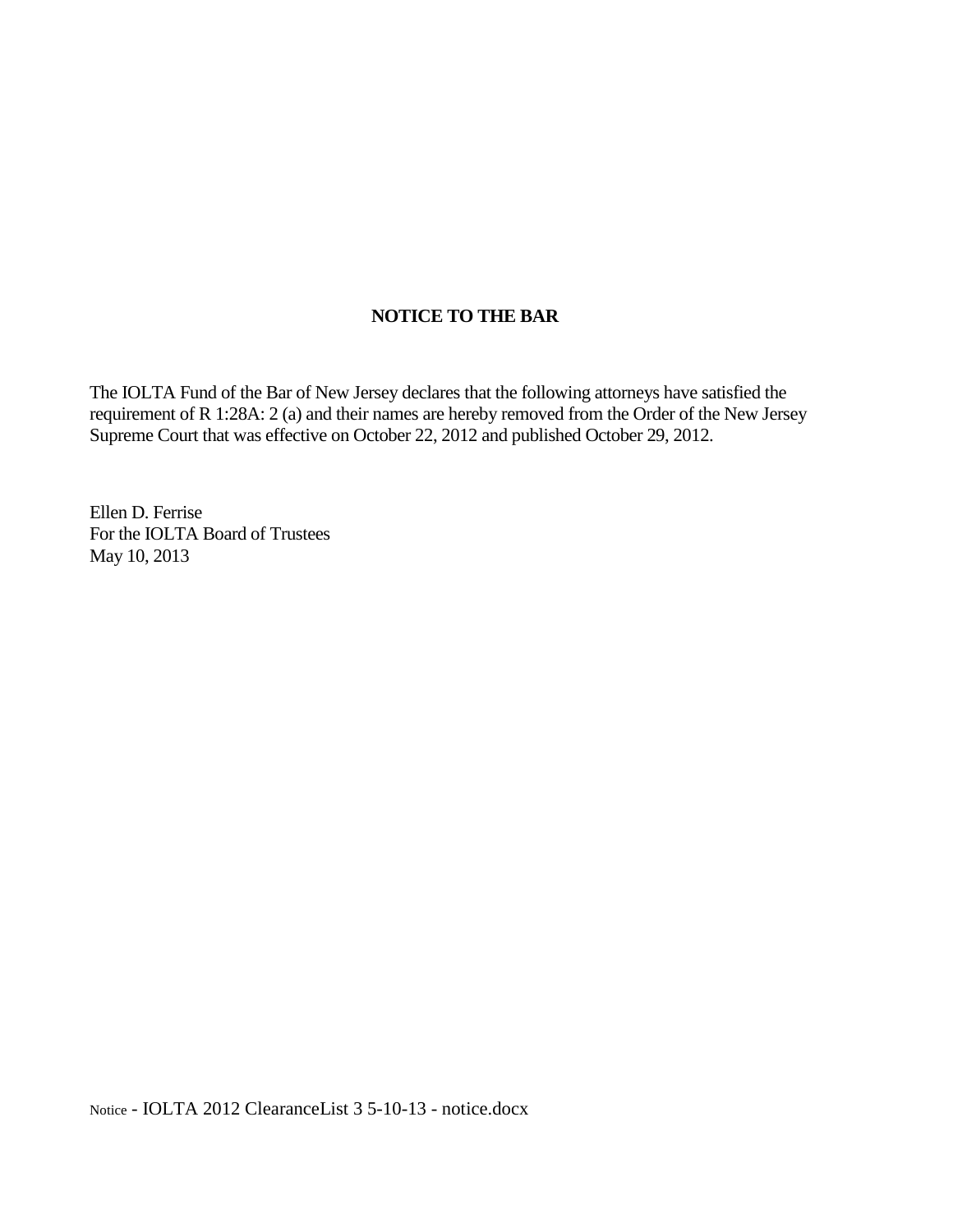## **Attorneys Now in Compliance with IOLTA Rule 1:28A for 2012**

| <b>Last Name</b> | <b>First Name</b> | <b>Middle Name</b> | <b>Suffix</b> | <b>Year Admitted</b> |
|------------------|-------------------|--------------------|---------------|----------------------|
| Aprea            | William           | Louis              |               | 1999                 |
| Arandia          | Olga              | M                  |               | 1988                 |
| Arora            | Anil              | K                  |               | 1998                 |
| <b>Barfoot</b>   | Mark              | William            |               | 1988                 |
| <b>Bogard</b>    | Mark              | D                  |               | 2008                 |
| <b>Botton</b>    | Michael           |                    |               | 1998                 |
| Boyadjian        | Kohar             | Massoyan           |               | 1988                 |
| <b>Brady</b>     | <b>James</b>      | D                  |               | 1980                 |
| <b>Brett</b>     | Christopher       | M                  |               | 2009                 |
| <b>Byrne</b>     | Ellen             | Nicholson          |               | 9999                 |
| Carroll          | <b>Neil</b>       | $\mathbf{J}$       | Jr.           | 1998                 |
| Chang            | Tony              | $\mathcal{C}$      |               | 1990                 |
| Chiaravalloti    | Nicholas          | A                  |               | 1998                 |
| Clobes           | <b>Bryan</b>      | L                  |               | 1990                 |
| Concannon        | Patricia          | Ann                |               | 1999                 |
| Condurso         | Robert            | James              | Jr.           | 1997                 |
| Crockett         | Leressa           |                    |               | 2000                 |
| Cuneo            | Charles           | Robert             |               | 1992                 |
| Del Rio          | Ricardo           | L                  |               | 2001                 |
| Deverin          | Sean              |                    |               | 1985                 |
| Dorchinsky       | <b>Brian</b>      | M                  |               | 2001                 |
| Duberman         | James             | Robert             |               | 1991                 |
| Falkenstein      | Francis           | $\bf J$            |               | 2005                 |
| Forsman          | Paul              | $\mathbf{J}$       |               | 1979                 |
| Fray             | Fredric           | Cary               |               | 1988                 |
| Freeman          | Mark              | D                  |               | 1999                 |
| Fusco            | Frank             | Craig              |               | 1995                 |
| Gaughan          | Vincent           | Joseph             |               | 1990                 |
| Genovese         | Robert            | John               |               | 1998                 |
| Germain          | Gayla             | Wicks              |               | 2006                 |
| Gibbons          | Ashlie            | $\mathsf{C}$       |               | 2003                 |
| Goldberg         | Eli               | S                  |               | 1996                 |
| Gooding          | Denis             | A                  |               | 1998                 |
| Goodman          | Mark              | H                  |               | 1991                 |
| Greshes          | Jason             |                    |               | 2001                 |
| Grow             | Jeffrey           | $\mathbf R$        |               | 1975                 |
| Guterl           | Joseph            | ${\bf N}$          |               | 1974                 |
| Hannigan         | Greyson           | Paul               |               | 1999                 |
| Hardaway         | Cynthia           | Hughes             |               | 1994                 |
| Haug             | Jonathan          | $\mathcal{C}$      |               | 2007                 |
| Heir             | Douglas           | Randal             |               | 1994                 |
| Hopkins          | John              | Joseph             | Ш             | 1991                 |
| Hughes           | Virginia          | E                  |               | 1987                 |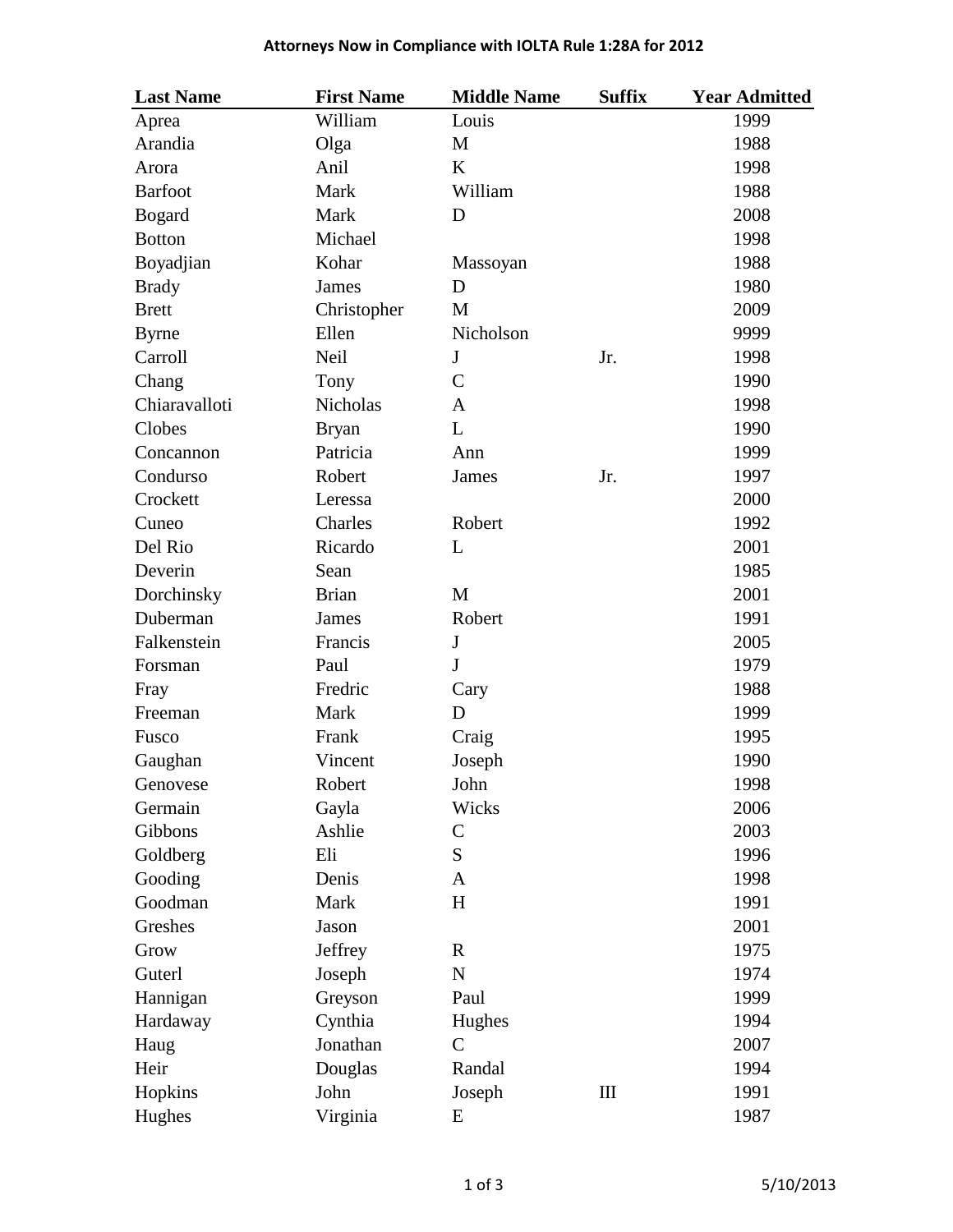## **Attorneys Now in Compliance with IOLTA Rule 1:28A for 2012**

| <b>Last Name</b> | <b>First Name</b> | <b>Middle Name</b> | <b>Suffix</b> | <b>Year Admitted</b> |
|------------------|-------------------|--------------------|---------------|----------------------|
| Ippolito         | Carl              | Michael            |               | 1988                 |
| Jensen           | David             | Douglas            |               | 2003                 |
| Keltos           | Robert            | Joseph             |               | 2006                 |
| Kim              | <b>Hyong</b>      | Kyoo               |               | 1995                 |
| Kinsley          | Jennifer          | A                  |               | 1995                 |
| Kline            | Robert            | Michael            |               | 1989                 |
| Kraselnik        | Robert            | Louis              |               | 2000                 |
| Kreiser          | Travis            | Lee                |               | 1994                 |
| Lawler           | Patricia          | $\mathbf R$        |               | 1989                 |
| Levant           | Harry             | $\mathbf{J}$       |               | 1989                 |
| Linn             | Daniel            | $\mathsf{C}$       |               | 1989                 |
| Loatman-Clark    | Tamara            | Lynn               |               | 2006                 |
| Maioriello       | John              | J                  |               | 1989                 |
| Malaszczyk       | Karl              | Martin             |               | 1999                 |
| Man              | Joseph            | $\mathsf{C}$       |               | 1984                 |
| Marchitto        | Josephine         | A                  |               | 1985                 |
| Markowitz        | Tammi             |                    |               | 1999                 |
| Martin           | Keith             | W                  |               | 1977                 |
| Mason            | Jeffrey           | $\mathcal{C}$      |               | 1986                 |
| Mazer            | Paul              | Harris             |               | 2004                 |
| Mc Donnell       | Christopher       | Peter              |               | 1997                 |
| Mc Guire         | <b>James</b>      | J                  | Jr.           | 1974                 |
| Mc Kenna         | Robert            | J                  |               | 1978                 |
| Melendez         | Frank             | M                  |               | 1987                 |
| Meliado          | Donald            | J                  | Jr.           | 1988                 |
| Merson           | Mark              | A                  |               | 1986                 |
| Muccigrosso      | Mark              | $\mathbf R$        |               | 1993                 |
| <b>Nell</b>      | Emil              | ${\bf J}$          | 1V            | 1985                 |
| Ordway           | Ann               | Scucci             |               | 1990                 |
| Paton            | Melody            | L                  |               | 1983                 |
| Penberthy        | Jean              | Willis             |               | 1989                 |
| Penberthy        | John              | $\mathbf C$        | 111           | 1990                 |
| Radowitz         | <b>Bruce</b>      | W                  |               | 1989                 |
| Rafferty         | Deirdre           | A                  |               | 1992                 |
| Richter          | Jason             | Jay                |               | 2009                 |
| Robbins          | Michael           | A                  |               | 1988                 |
| Rosenbluth       | Jonathan          | H                  |               | 1980                 |
| Santora          | Rocco             | T                  |               | 1976                 |
| Schaeffer        | Jason             | <b>Bennett</b>     |               | 1998                 |
| Schatz           | <b>Brett</b>      | M                  |               | 2007                 |
| Shreter          | Stephanie         | S                  |               | 1990                 |
| Taboada          | Joseph            | $\mathbf{J}$       |               | 1974                 |
| Taylor           | Robert            | ${\bf P}$          |               | 1977                 |
|                  |                   |                    |               |                      |